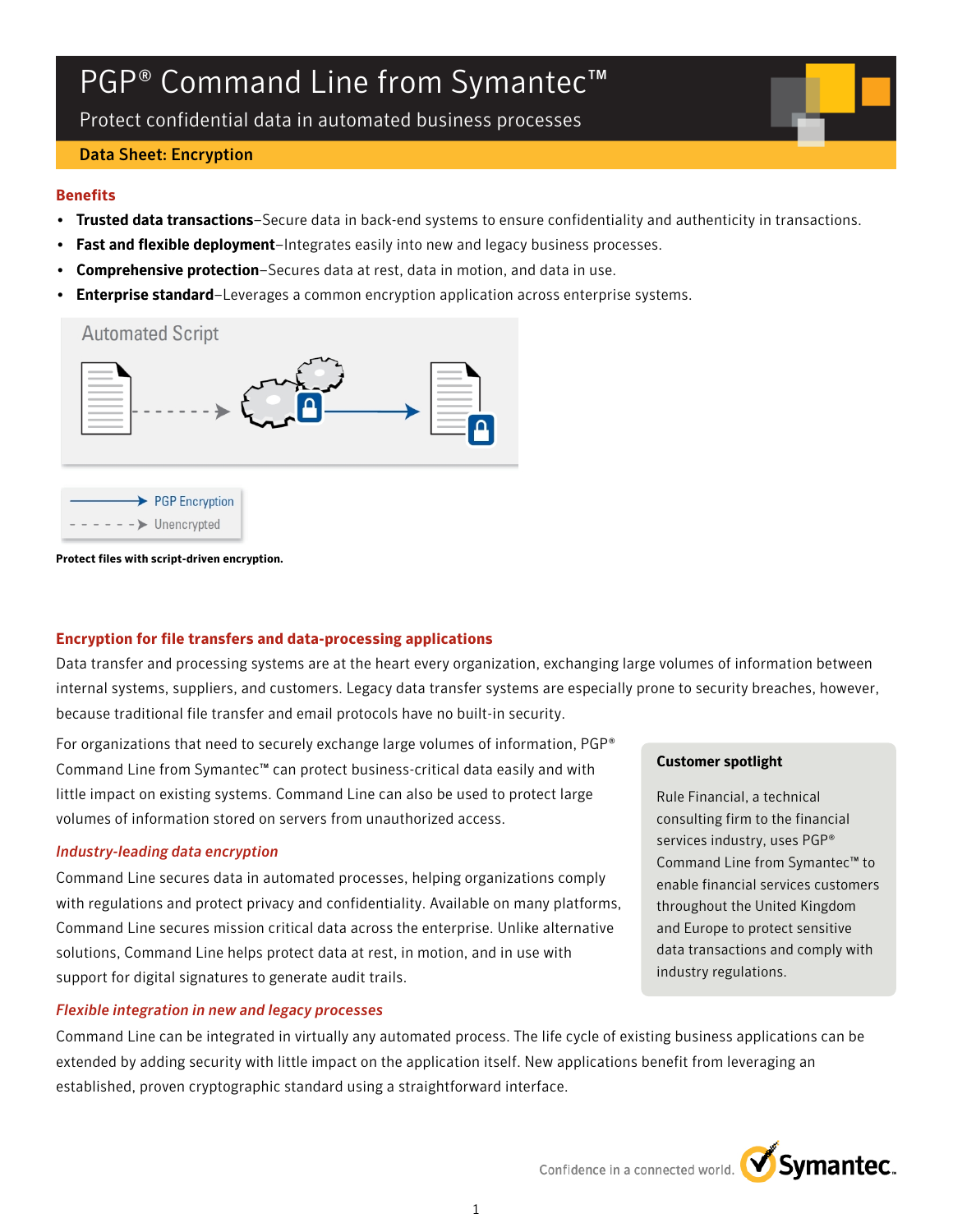# Data Sheet: Encryption PGP® Command Line from Symantec™

#### *Central management*

Command Line is a PGP® Encryption Platform from Symantec™ enabled application. The PGP Encryption Platform provides a strategic enterprise encryption framework for shared user management, policy, and provisioning, automated across multiple, integrated encryption applications. Command Line leverages keys managed by PGP Universal™ Server from Symantec™, expediting deployment and systems management. Command Line can be used in combination with other PGP encryption solutions to provide multiple layers of security.

#### **Usage scenarios**

Command Line is easily integrated into script-driven business processes. Once deployed, Command Line automatically encrypts and decrypts data on-the-fly.

- File transfer security–Provides encryption for file transfer between internal systems, suppliers, and customers.
- Email encryption–Encrypts emails in automated processes using the OpenPGP or S/MIME standard.
- Faster transmissions-Compresses data to save transfer time and bandwidth.
- Secure file deletion-Securely and permanently eliminates all traces of sensitive files from a disk.

## **Fast and flexible deployment**

Command Line is a flexible security application that easily integrates with most commercial and home-grown data transfer and processing systems.

- Secure data exchange with any recipient–Provides multiple options for protecting data to ensure secure transmissions regardless of the technical capabilities of the recipient.
- Easy alternative to network-layer encryption–Encrypts the data itself, eliminating the need for hard-to-manage virtual private networks (VPNs).

#### **Comprehensive protection**

Command Line protects corporate data end-to-end, at every point during transmission, and while stored on disk.

- Protection throughout the data lifecycle–Keeps data confidential while in transit and at rest, even if the server is breached.
- Authenticity and audit trails–Digitally signs data to provide long-term audit trails and to enable the recipient to verify the authenticity of the sender and content.

#### **Enterprise standard**

Command Line is a versatile, multipurpose encryption application that integrates with a wide range of automated processes such as file transfers, bulk emails, or backups. It is supported on the most widely used enterprise operating systems.

- Long-term corporate data access–Helps ensure corporations have long-term access to encrypted data.
- Secure data flow across platforms–Establishes a common denominator that securely connects mixed systems.